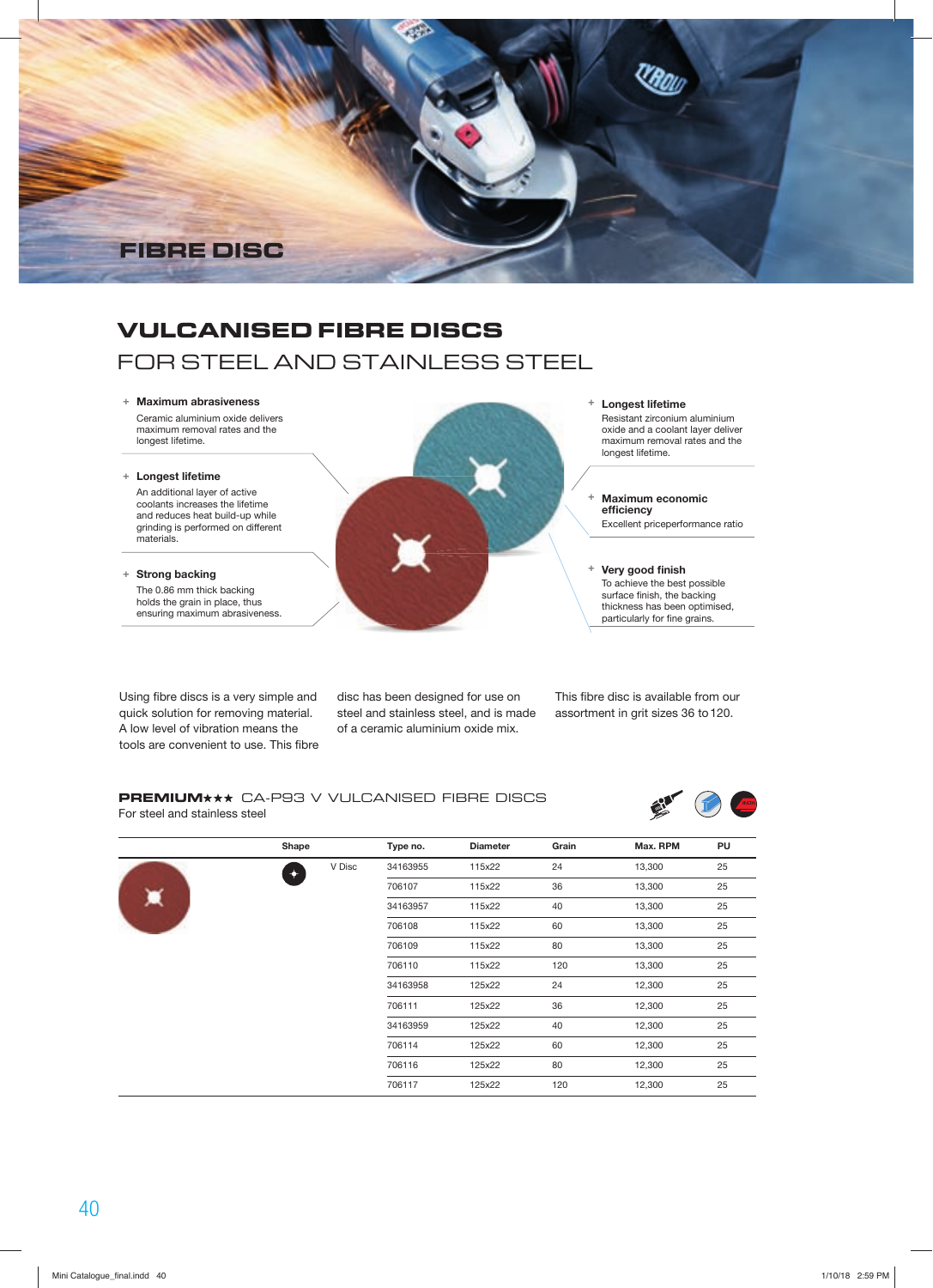

#### **PREMIUM** \*\* CA-P93 V VULCANISED FIBRE DISCS For steel and stainless steel



|   | Shape            |        | Type no. | <b>Diameter</b> | Grain | Max. RPM | PU |
|---|------------------|--------|----------|-----------------|-------|----------|----|
|   | $\ddot{\bullet}$ | V Disc | 34164002 | 180x22          | 24    | 8,600    | 25 |
|   |                  |        | 706119   | 180x22          | 36    | 8,600    | 25 |
| ☀ |                  |        | 34164004 | 180x22          | 40    | 8,600    | 25 |
|   |                  |        | 706120   | 180x22          | 60    | 8,600    | 25 |
|   |                  |        | 706123   | 180x22          | 80    | 8,600    | 25 |
|   |                  |        | 706124   | 180x22          | 120   | 8,600    | 25 |
|   |                  |        | 34163992 | 115x22          | 24    | 13,300   | 50 |
|   |                  |        | 34163993 | 115x22          | 36    | 13,300   | 50 |
|   |                  |        | 34163994 | 115x22          | 40    | 13,300   | 50 |
|   |                  |        | 34163995 | 115x22          | 60    | 13,300   | 50 |
|   |                  |        | 34163997 | 115x22          | 80    | 13,300   | 50 |
|   |                  |        | 34163998 | 115x22          | 120   | 13,300   | 50 |
|   |                  |        | 34163999 | 125x22          | 24    | 12,300   | 50 |
|   |                  |        | 34164000 | 125x22          | 36    | 12,300   | 50 |
|   |                  |        | 34164011 | 125x22          | 40    | 12,300   | 50 |
|   |                  |        | 34164012 | 125x22          | 60    | 12,300   | 50 |
|   |                  |        | 34164013 | 125x22          | 80    | 12,300   | 50 |
|   |                  |        | 34164014 | 125x22          | 120   | 12,300   | 50 |
|   |                  |        | 34164015 | 180x22          | 24    | 8,600    | 50 |
|   |                  |        | 34164017 | 180x22          | 36    | 8,600    | 50 |
|   |                  |        | 34164018 | 180x22          | 40    | 8,600    | 50 |
|   |                  |        | 34164019 | 180x22          | 60    | 8,600    | 50 |
|   |                  |        | 34164020 | 180x22          | 80    | 8,600    | 50 |
|   |                  |        | 34164031 | 180x22          | 120   | 8,600    | 50 |

Using fibre discs is a very simple and quick solution for removing material. A low level of vibration means the

tools are convenient to use. This fibre of a zirconium aluminium oxide mix. disc has been designed for use on steel and stainless steel, and is made

This fibre disc is available from our assortment in grit sizes 24 to 120.

#### **PREMIUM** \*\* ZA-P48 V VULCANISED FIBRE DISCS For steel and stainless steel



|                      |        |          |                 |       | ╱        |    |
|----------------------|--------|----------|-----------------|-------|----------|----|
| Shape                |        | Type no. | <b>Diameter</b> | Grain | Max, RPM | PU |
| $\ddot{\phantom{1}}$ | V Disc | 34162979 | 115x22          | 24    | 13,300   | 25 |
|                      |        | 34162980 | 115x22          | 36    | 13,300   | 25 |
|                      |        | 34162981 | 115x22          | 40    | 13,300   | 25 |
|                      |        | 34162982 | 115x22          | 60    | 13,300   | 25 |
|                      |        | 34162983 | 115x22          | 80    | 13,300   | 25 |
|                      |        | 34162985 | 115x22          | 120   | 13,300   | 25 |
|                      |        | 34162987 | 125x22          | 24    | 12,300   | 25 |
|                      |        | 34162988 | 125x22          | 36    | 12,300   | 25 |
|                      |        | 34162989 | 125x22          | 40    | 12,300   | 25 |
|                      |        | 34162990 | 125x22          | 60    | 12,300   | 25 |
|                      |        | 34163011 | 125x22          | 80    | 12,300   | 25 |
|                      |        | 34163012 | 125x22          | 120   | 12,300   | 25 |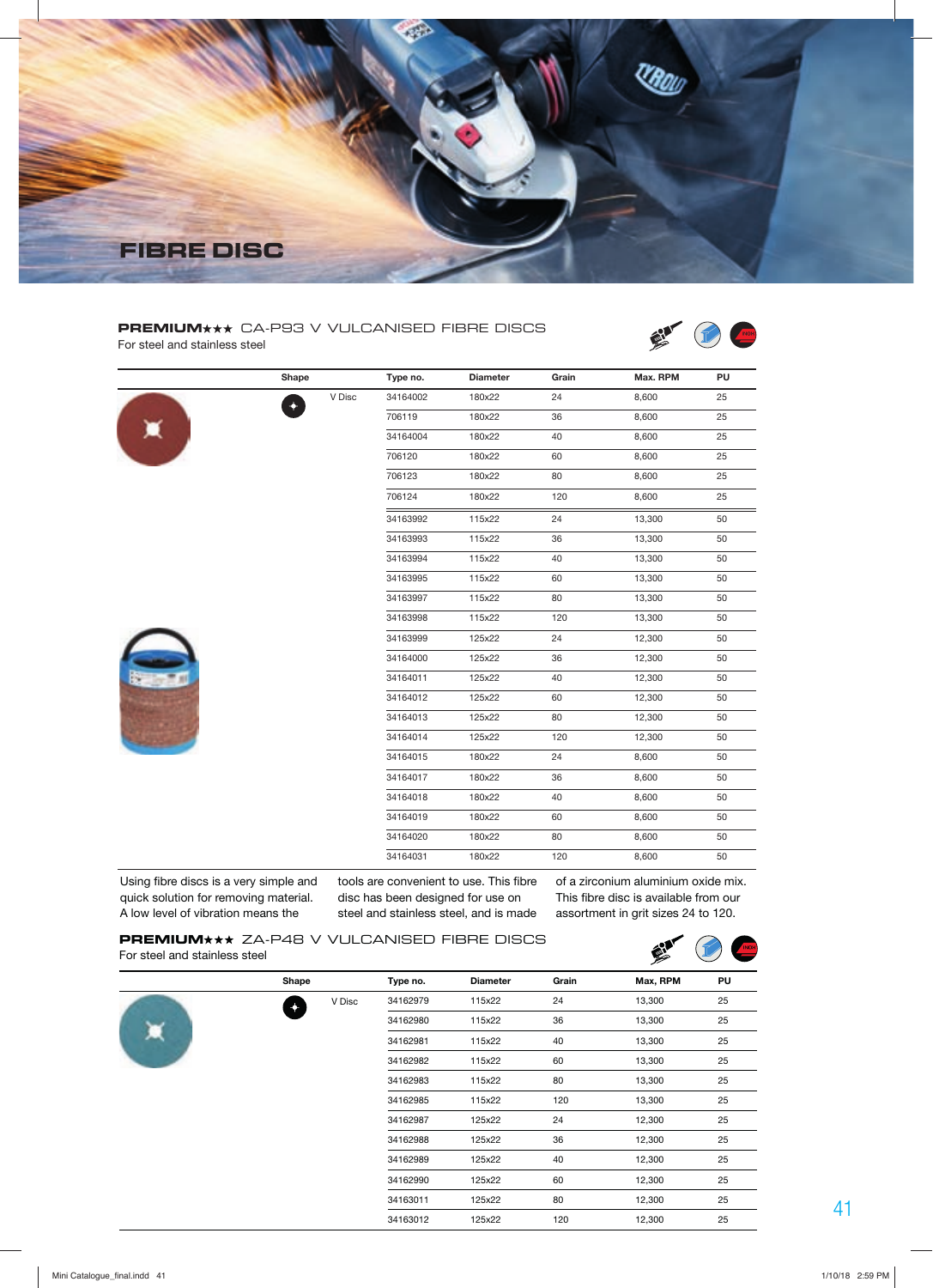

| PREMIUM*** ZA-P48 V VULCANISED FIBRE DISCS<br>For steel and stainless steel |        | $\sim$ - |        |     |        |    |
|-----------------------------------------------------------------------------|--------|----------|--------|-----|--------|----|
|                                                                             | V Disc | 34163013 | 180x22 | 24  | 8,600  | 25 |
|                                                                             |        | 34163014 | 180x22 | 36  | 8,600  | 25 |
|                                                                             |        | 34163015 | 180x22 | 40  | 8,600  | 25 |
|                                                                             |        | 34163020 | 180x22 | 60  | 8,600  | 25 |
|                                                                             |        | 34163021 | 180x22 | 80  | 8,600  | 25 |
|                                                                             |        | 34163022 | 180x22 | 120 | 8,600  | 25 |
|                                                                             |        | 34163024 | 115x22 | 24  | 13,300 | 50 |
|                                                                             |        | 34163025 | 115x22 | 36  | 13,300 | 50 |
|                                                                             |        | 34163026 | 115x22 | 40  | 13,300 | 50 |
|                                                                             |        | 34163888 | 115x22 | 60  | 13,300 | 50 |
|                                                                             |        | 34163889 | 115x22 | 80  | 13,300 | 50 |
|                                                                             |        | 34163890 | 115x22 | 120 | 13,300 | 50 |
|                                                                             |        | 34163902 | 125x22 | 24  | 12,300 | 50 |
|                                                                             |        | 34163903 | 125x22 | 36  | 12,300 | 50 |
|                                                                             |        | 34163905 | 125x22 | 40  | 12,300 | 50 |
|                                                                             |        | 34163906 | 125x22 | 60  | 12,300 | 50 |
|                                                                             |        | 34163908 | 125x22 | 80  | 12,300 | 50 |
|                                                                             |        | 34163910 | 125x22 | 120 | 12,300 | 50 |
|                                                                             |        | 34163911 | 180x22 | 24  | 8,600  | 50 |
|                                                                             |        | 34163912 | 180x22 | 36  | 8,600  | 50 |
|                                                                             |        | 34163913 | 180x22 | 40  | 8,600  | 50 |
|                                                                             |        | 34163914 | 180x22 | 60  | 8,600  | 50 |
|                                                                             |        | 34163915 | 180x22 | 80  | 8,600  | 50 |
|                                                                             |        | 34163917 | 180x22 | 120 | 8,600  | 50 |

#### **PREMIUM** \*\* ZA-P43 N JUTE DISC For steel and nonferrous metals



The TYROLIT JUTE disc is a new, unique grinding wheel that combines abrasiveness with a high level of comfort while working. It achieves excellent results on both steel and nonferrous metals. The longest lifetime and an environmentally friendly jute fibre core deliver the best performance.

An additional back up pad is not required, as there is already one integrated in the product. The natural fibre core can be trimmed, giving it the edge over other discs in terms of its lifetime. This saves the user time and great expense.

|  | Shape  | Type no. | <b>Diameter</b> | Grain | Max. RPM | PU |
|--|--------|----------|-----------------|-------|----------|----|
|  | N Disc | 706125   | 115x22          | 36    | 13,300   | 10 |
|  |        | 706126   | 125x22          | 36    | 12,250   | 10 |
|  |        | 706127   | 180x22          | 36    | 8,600    | 10 |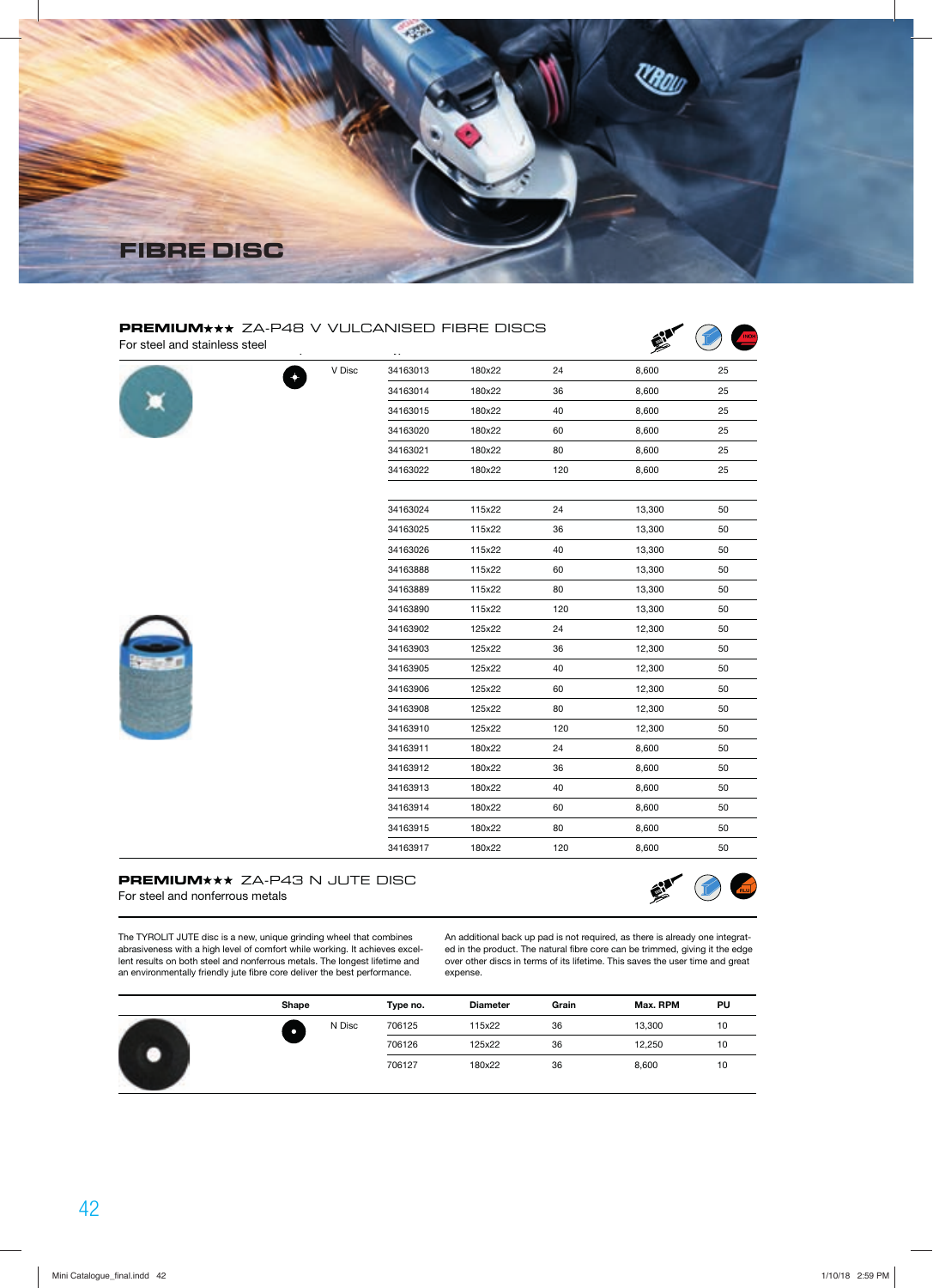

#### **PREMIUM** \*\* A-PO2 V VULCANISED FIBRE DISCS For steel and aluminium



Using fibre discs is a very simple and quick solution for removing material. This fibre disc is available from our assortment in grit sizes 24 to 120. A low level of vibration means the tools are convenient to use. This fibre disc has been designed for general use and is made of an aluminium oxide

mix. It can be used for outstanding results on steel and nonferrous metals.

|                       | Shape       |        | Type no. | <b>Diameter</b> | Grain | Max. RPM | PU |
|-----------------------|-------------|--------|----------|-----------------|-------|----------|----|
|                       | $\ddotmark$ | V Disc | 706049   | 115x22          | 24    | 13,300   | 25 |
|                       |             |        | 706050   | 115x22          | 36    | 13,300   | 25 |
| $\blacktriangleright$ |             |        | 706051   | 115x22          | 40    | 13,300   | 25 |
|                       |             |        | 706052   | 115x22          | 60    | 13,300   | 25 |
|                       |             |        | 706053   | 115x22          | 80    | 13,300   | 25 |
|                       |             |        | 706054   | 115x22          | 120   | 13,300   | 25 |
|                       |             |        | 706055   | 125x22          | 24    | 12,300   | 25 |
|                       |             |        | 706056   | 125x22          | 36    | 12,300   | 25 |
|                       |             |        | 706057   | 125x22          | 40    | 12,300   | 25 |
|                       |             |        | 706058   | 125x22          | 60    | 12,300   | 25 |
|                       |             |        | 706059   | 125x22          | 80    | 12,300   | 25 |
|                       |             |        | 706060   | 125x22          | 120   | 12,300   | 25 |
|                       |             |        | 706061   | 180x22          | 24    | 8,600    | 25 |
|                       |             |        | 706063   | 180x22          | 36    | 8,600    | 25 |
|                       |             |        | 706064   | 180x22          | 40    | 8,600    | 25 |
|                       |             |        | 706065   | 180x22          | 60    | 8,600    | 25 |
|                       |             |        | 706066   | 180x22          | 80    | 8,600    | 25 |
|                       |             |        | 706067   | 180x22          | 120   | 8,600    | 25 |

#### **BASIC** A-B02 V VULCANISED FIBRE DISCS For steel, aluminium and wood



Using fibre discs is a very simple and quick solution for removing material. This fibre disc is available from our assortment in grit sizes 16 to 120. A low level of vibration means the tools are convenient to use. This fibre disc has been designed for universal use and is made of an aluminium oxide mix.

|   | Shape  | Type no. | <b>Diameter</b> | Grain | Max. RPM | PU |
|---|--------|----------|-----------------|-------|----------|----|
|   | V Disc | 150465   | 115x22          | 16    | 13,300   | 25 |
|   |        | 706024   | 115x22          | 24    | 13,300   | 25 |
| щ |        | 706025   | 115x22          | 36    | 13,300   | 25 |
|   |        | 706026   | 115x22          | 40    | 13,300   | 25 |
|   |        | 706027   | 115x22          | 60    | 13,300   | 25 |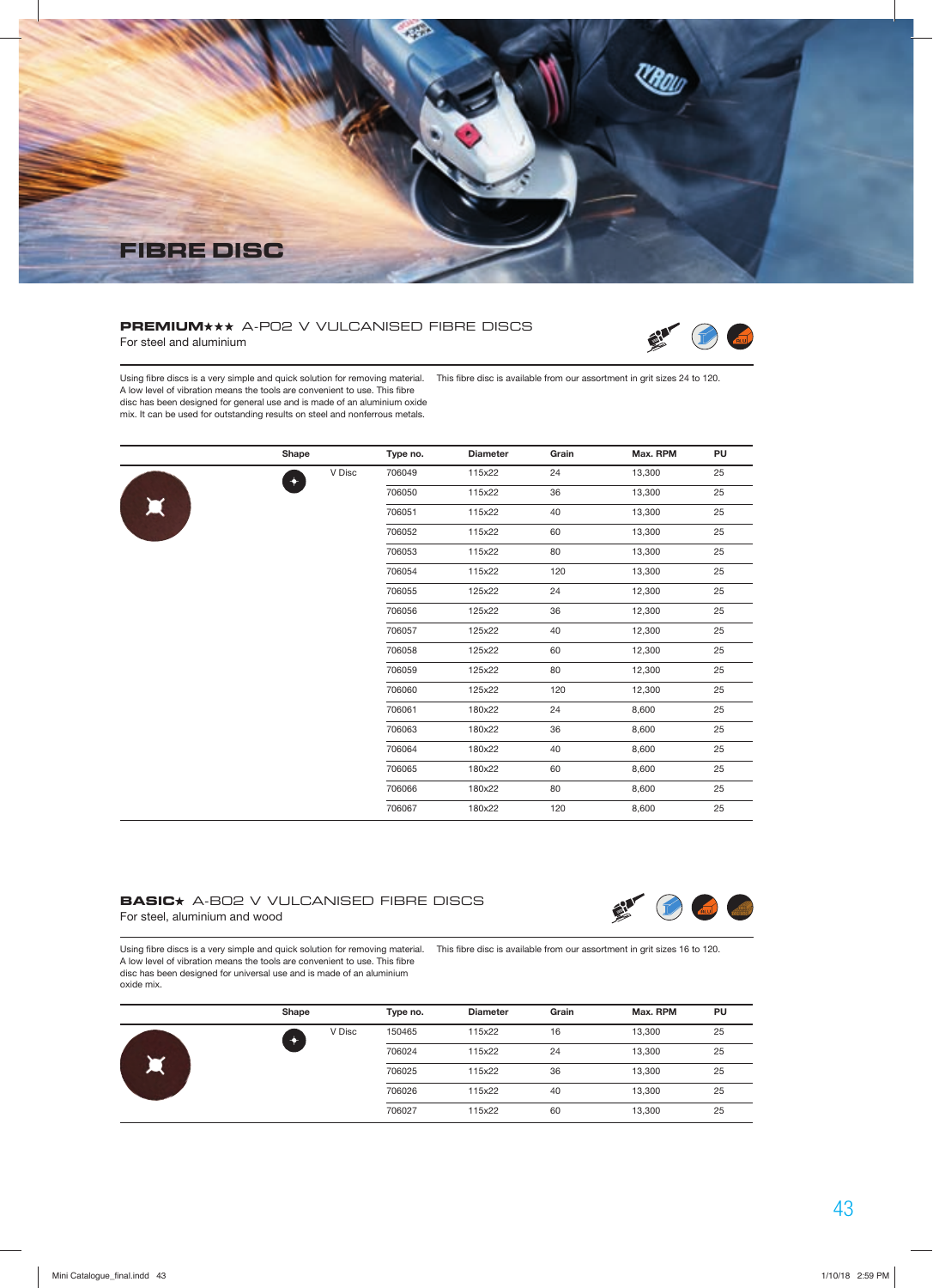

## **BASIC** A-B02 V VULCANISED FIBRE DISCS



For steel, aluminium and wood

Using fibre discs is a very simple and quick solution for removing material. This fibre disc is available from our assortment in grit sizes 16 to 120. A low level of vibration means the tools are convenient to use. This fibre disc has been designed for universal use and is made of an aluminium oxide mix.

|                       | Shape                |        | Type no. | <b>Diameter</b> | Grain | Max. RPM | PU |
|-----------------------|----------------------|--------|----------|-----------------|-------|----------|----|
|                       | $\ddot{\phantom{1}}$ | V Disc | 706028   | 115x22          | 80    | 13,300   | 25 |
|                       |                      |        | 150467   | 115x22          | 100   | 13,300   | 25 |
| $\blacktriangleright$ |                      |        | 706029   | 115x22          | 120   | 13,300   | 25 |
|                       |                      |        | 150468   | 125x22          | 16    | 12,300   | 25 |
|                       |                      |        | 706030   | 125x22          | 24    | 12,300   | 25 |
|                       |                      |        | 706031   | 125x22          | 36    | 12,300   | 25 |
|                       |                      |        | 706032   | 125x22          | 40    | 12,300   | 25 |
|                       |                      |        | 706033   | 125x22          | 60    | 12,300   | 25 |
|                       |                      |        | 706034   | 125x22          | 80    | 12,300   | 25 |
|                       |                      |        | 150469   | 125x22          | 100   | 12,300   | 25 |
|                       |                      |        | 706035   | 125x22          | 120   | 12,300   | 25 |
|                       |                      |        | 150473   | 180x22          | 16    | 8,600    | 25 |
|                       |                      |        | 706036   | 180x22          | 24    | 8,600    | 25 |
|                       |                      |        | 706037   | 180x22          | 36    | 8,600    | 25 |
|                       |                      |        | 706038   | 180x22          | 40    | 8,600    | 25 |
|                       |                      |        | 706039   | 180x22          | 60    | 8,600    | 25 |
|                       |                      |        | 706047   | 180x22          | 80    | 8,600    | 25 |
|                       |                      |        | 706048   | 180x22          | 120   | 8,600    | 25 |

#### **BASIC** A-B01 V VULCANISED FIBRE DISCS For steel, aluminium and wood



|                       | Shape                   | Type no. | <b>Diameter</b> | Grain | PU |
|-----------------------|-------------------------|----------|-----------------|-------|----|
|                       | V Disc<br>$\rightarrow$ | 34286442 | 100x16          | 24    | 25 |
|                       |                         | 3428644  | 100x16          | 36    | 25 |
| $\blacktriangleright$ |                         | 34286444 | 100x16          | 40    | 25 |
|                       |                         | 34286658 | 100x16          | 50    | 25 |
|                       |                         | 34286445 | 100x16          | 60    | 25 |
|                       |                         | 34286446 | 100x16          | 80    | 25 |
|                       |                         | 34286447 | 100x16          | 100   | 25 |
|                       |                         | 34286448 | 100x16          | 120   | 25 |
|                       |                         | 34286449 | 115x22          | 24    | 25 |
|                       |                         | 34286450 | 115x22          | 36    | 25 |
|                       |                         | 34286461 | 115x22          | 40    | 25 |
|                       |                         | 34286657 | 115x22          | 50    | 25 |
|                       |                         | 34286462 | 115x22          | 60    | 25 |